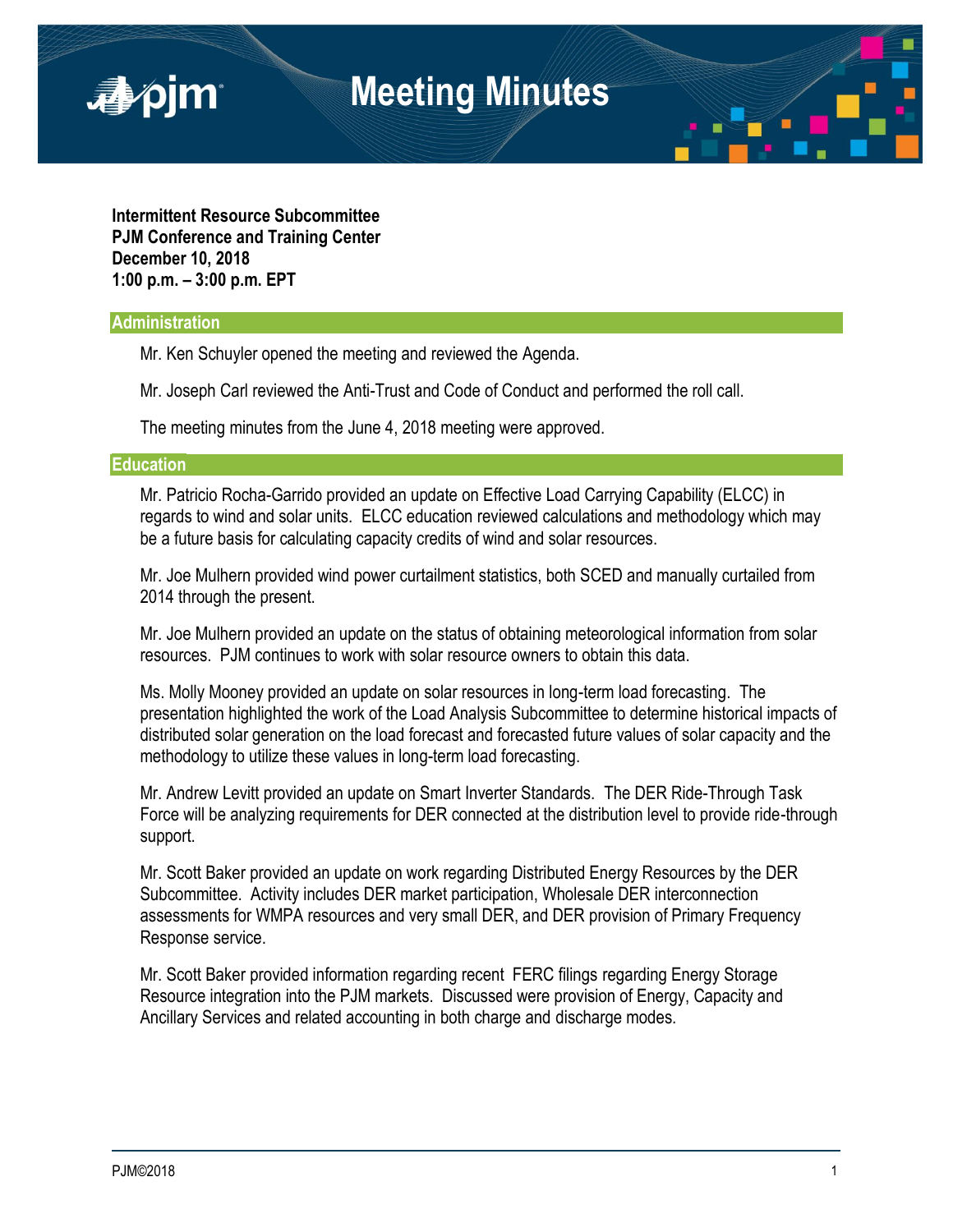## **Future Agenda Items**

Mr. Schuyler stated that anyone who has any suggestions for future topics they would like to focus on should contact either himself or Mr. Carl.

| <b>Future Meeting Dates</b> |           |       |  |  |
|-----------------------------|-----------|-------|--|--|
| March 13,2019               | 1:00 p.m. | WebEx |  |  |
| June 19, 2019               | 1:00 p.m. | WebEx |  |  |
| September 18, 2019          | 1:00 p.m. | WebEx |  |  |
| December 9, 2019            | 1:00 p.m. | WebEx |  |  |

#### Author: Joseph M. Carl

#### **Antitrust:**

You may not discuss any topics that violate, or that might appear to violate, the antitrust laws including but not limited to agreements between or among competitors regarding prices, bid and offer practices, availability of service, product design, terms of sale, division of markets, allocation of customers or any other activity that might unreasonably restrain competition. If any of these items are discussed the chair will re-direct the conversation. If the conversation still persists, parties will be asked to leave the meeting or the meeting will be adjourned.

#### **Code of Conduct:**

As a mandatory condition of attendance at today's meeting, attendees agree to adhere to the PJM Code of Conduct as detailed in PJM Manual M-34 section 4.5, including, but not limited to, participants' responsibilities and rules regarding the dissemination of meeting discussion and materials.